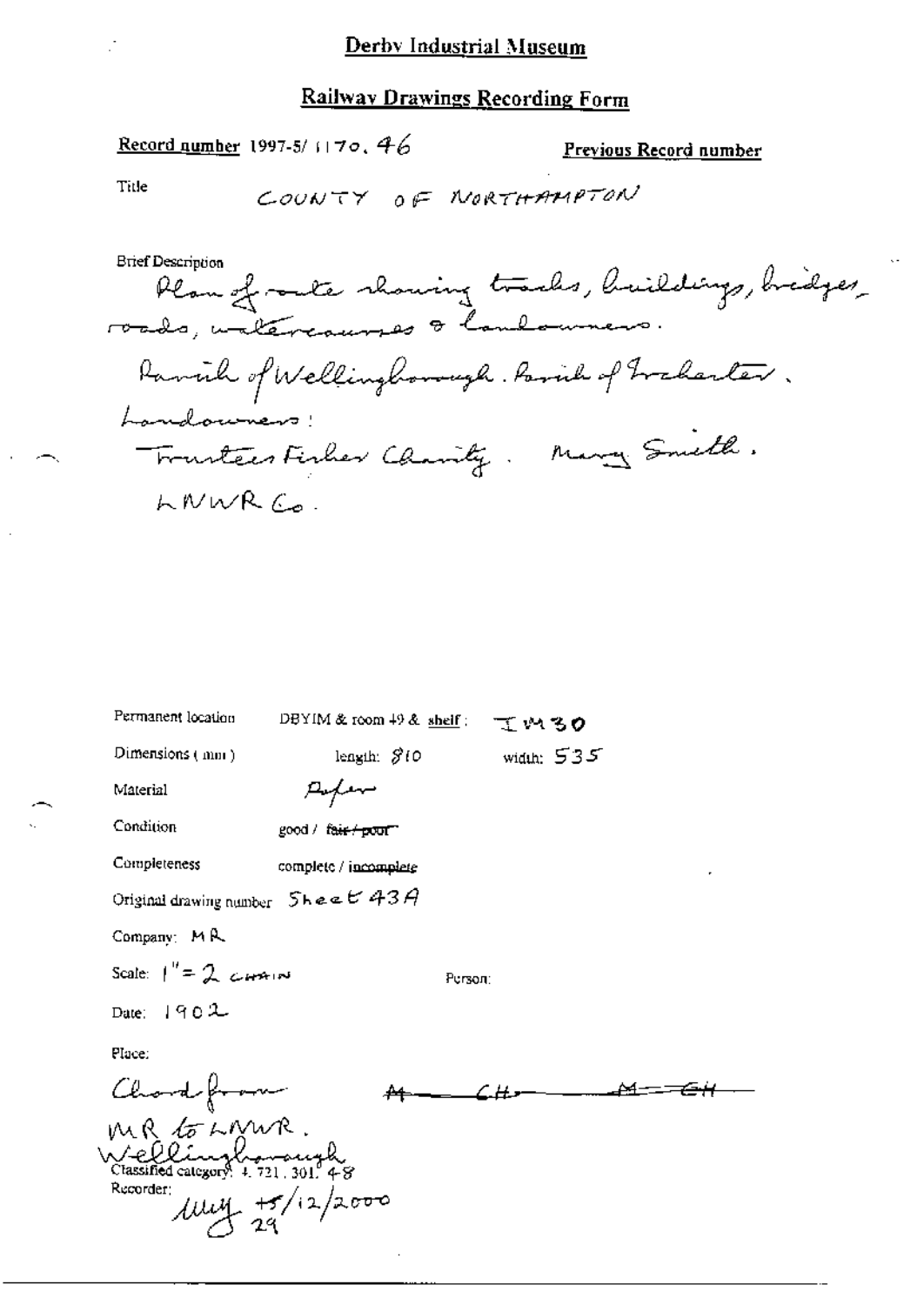#### **Railway Drawings Recording Form**

Record number 1997-5/1004-

Previous Record number  $MPP/3 \geq /116$ 

Title

WELLINGBORO

**Brief Description** 

Wookstore m aland Radway Co

Plan chaming route of London - Willington track and part of tracks from Northampton. Details of various drainage ditches I calments with spot heights

| Permanent location                  | DBYIM & room 49 & shelf: $+3$ 3.   |  |  |
|-------------------------------------|------------------------------------|--|--|
| Dimensions $(mn)$                   | length: $8\degree$<br>width: $635$ |  |  |
| Material                            | Tracing poperampofer on following  |  |  |
| Condition                           | $good / 27$ pour                   |  |  |
| Completeness                        | complete / incomplete              |  |  |
| Original drawing number             | كاسهم ,                            |  |  |
| Company:                            |                                    |  |  |
| Scale: $1''$ = $88$ $F$ $E$ $E$ $T$ | Person:                            |  |  |
| Date: $f_{\text{down}}$ $23$        |                                    |  |  |
| Place:                              |                                    |  |  |

Wellingboungh

Classified category:  $+721/301$ ,  $45$ ,  $48$ Recorder  $228/10/1999$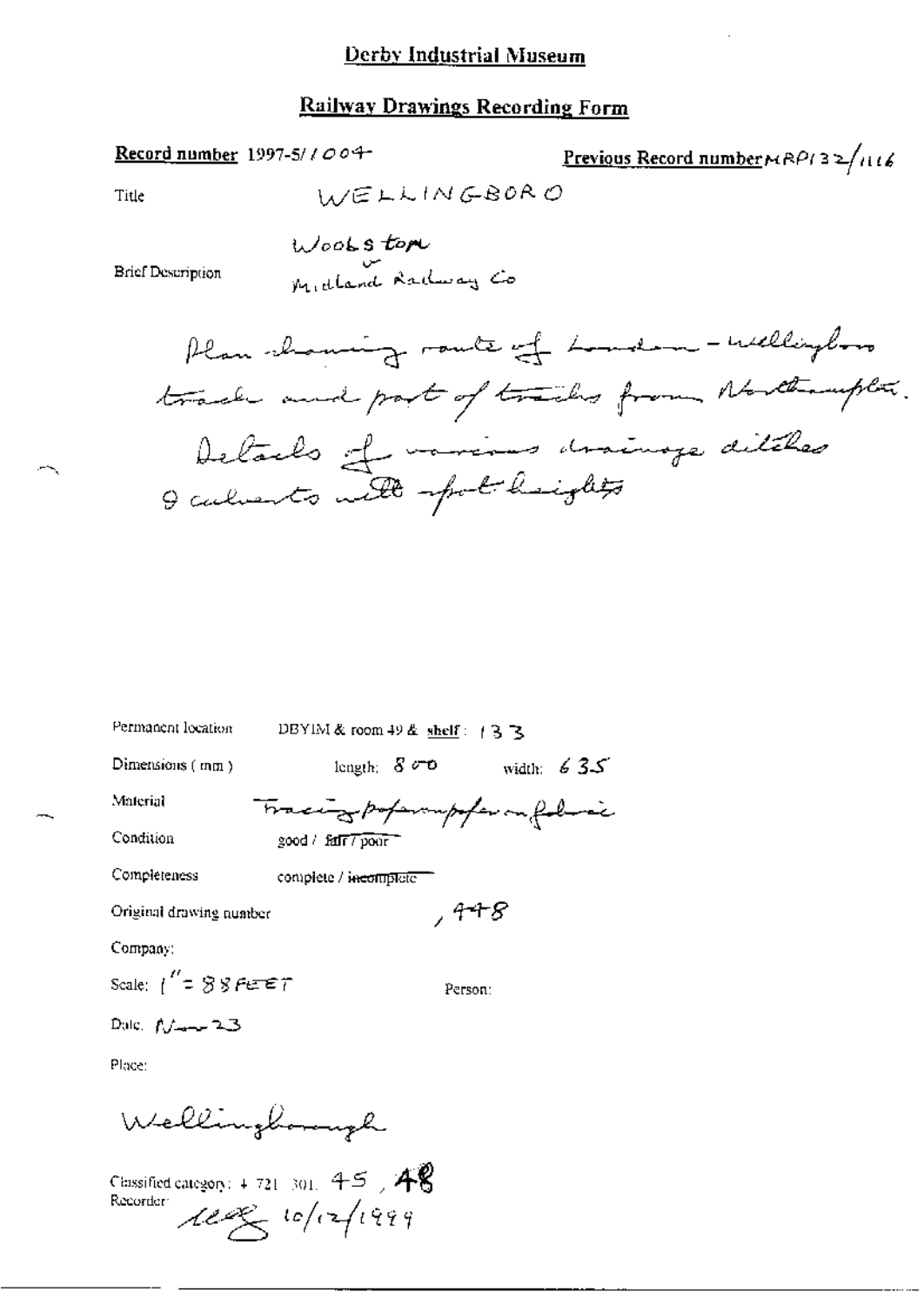### Derby Industrial Museum

## Railway Drawings Recording Form

CATTELL.  $\frac{\text{Record number}}{1971 - 384}$  583, 23 Previous Record number is 4  $\epsilon$ Title Brief Description Midland Counters Rugley Dramah - Trent Viraduat Country of Leicenter. Parcil of Glen Paros. Parcil of Wigston Magna (Formerly Parish. f Azlentone) Landowners: Charles George Beauclerk. T Ingrem. AW Beauclasts. George Shipp. SSeddow. JCClarke. JClarke. Alfred Cooper. Wigston South States &  $n_{\phi}$  P.T.O. Junctions, Permanent location DBYIM & room 49 & shelf:  $120$ Dimensions (mm) width:  $530$ length:  $S/O$ Material Paper Condition good / f<del>air / poor</del>... Completeness complete / intemplete  $N$ foo $\ell^{\tau}$ ts Original drawing number  $SHEE$   $723$ rieur Company: Scale:  $1'' = 2$  changs Person: Dute: Place:

 $334MP - 325MP$ Wigston

Classified category: 4, 721, 301,  $60, 53, 45, 54A, 60$ Recorder:  $1446$  if  $17/x$ 003